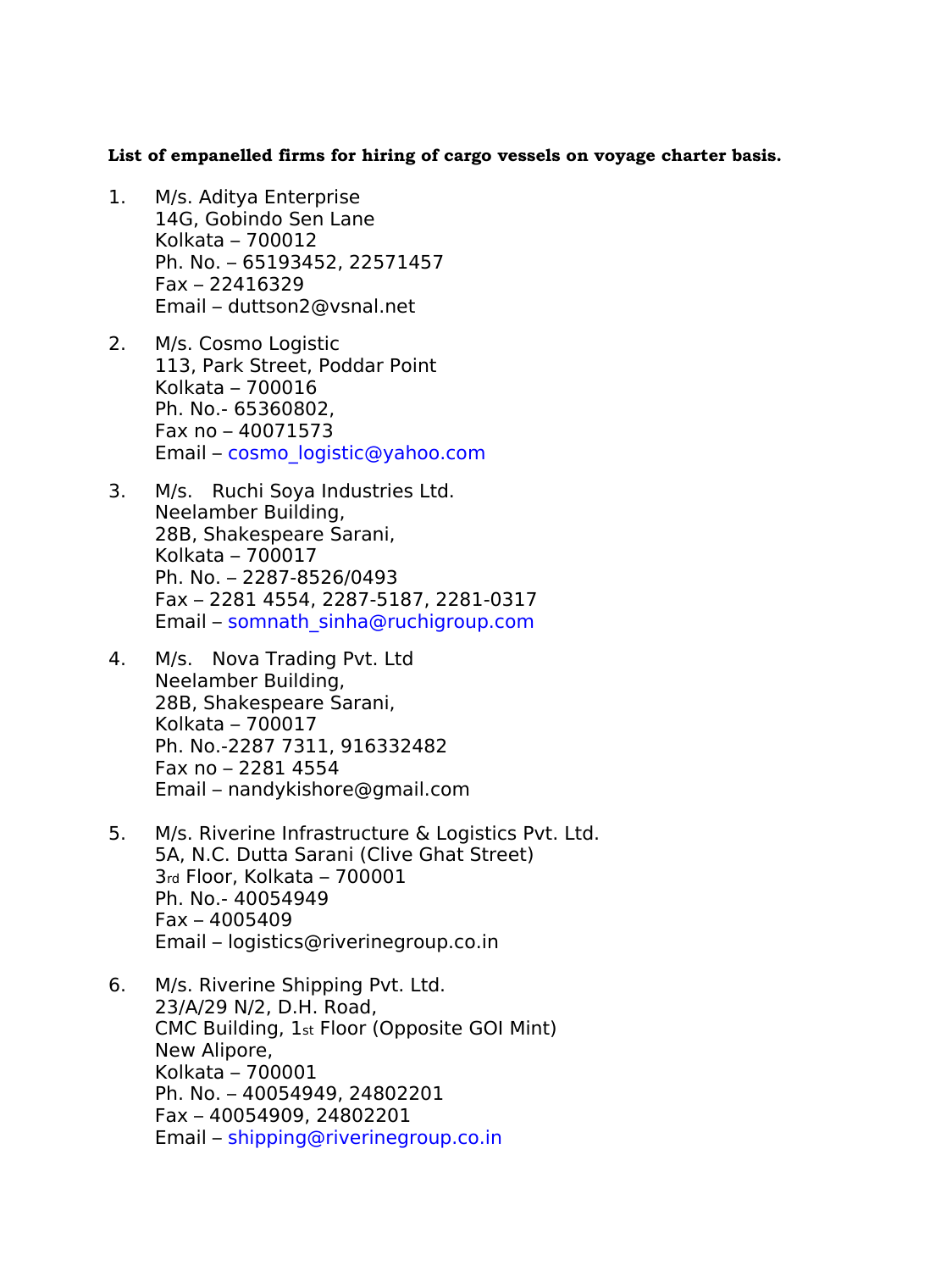- 7. M/s. Radius Value Chain Pvt. Ltd. 802, 8th Floor, Mayuresh Cosmos Sector-II, CBD Belapur Navi Mumbai – 400 614
- 8. M/s. Tidal Waves 113, Park Street, Poddar Point Block – A, 6th Floor Kolkata – 700016 Ph. No.- 40071573, 65360802, Fax no -40071573 Email – wavestidal@yahoo.com
- 9. M/s. Maitraye Shipping & Logistics, 46/4, Banamalipur Road, Barasat, Kolkata – 700124 Telefax – 2584 2546 Mob – 9874012274, 9830512682 Email – maitraye\_logistic@hotmail.com
- 10. M/s. Sea Water Transport Co. Pvt. Ltd 7 Waterloo Street, Kolkata – 700069 Ph. No.-2248 8566 Fax No – 4004 8589 Email – [chandan1976@hotmail.com,](mailto:chandan1976@hotmail.com) [swtcpltd@yahoo.com](mailto:swtcpltd@yahoo.com)
- 11. M/s. Adani Wilmar Limited 'LORDS' 1 Lord Sinha Road Kolkata – 700 001 Ph. No. – 2282 2876, 2879 5017 Fax – 2282 2879 Email – [Kolkata.awl@gmail.com](mailto:Kolkata.awl@gmail.com)
- 12. M/s. Eastern Navigation Ltd. Block-D, Mercantile Building, 9/12 Lal Bazar Street, Kolkata-700 001 Ph. No.- 2243 5382/5384 Fax – 2248 8182 Email – [enpl@rediffmail.com,](mailto:enpl@rediffmail.com) easternnavigation@gmail,com